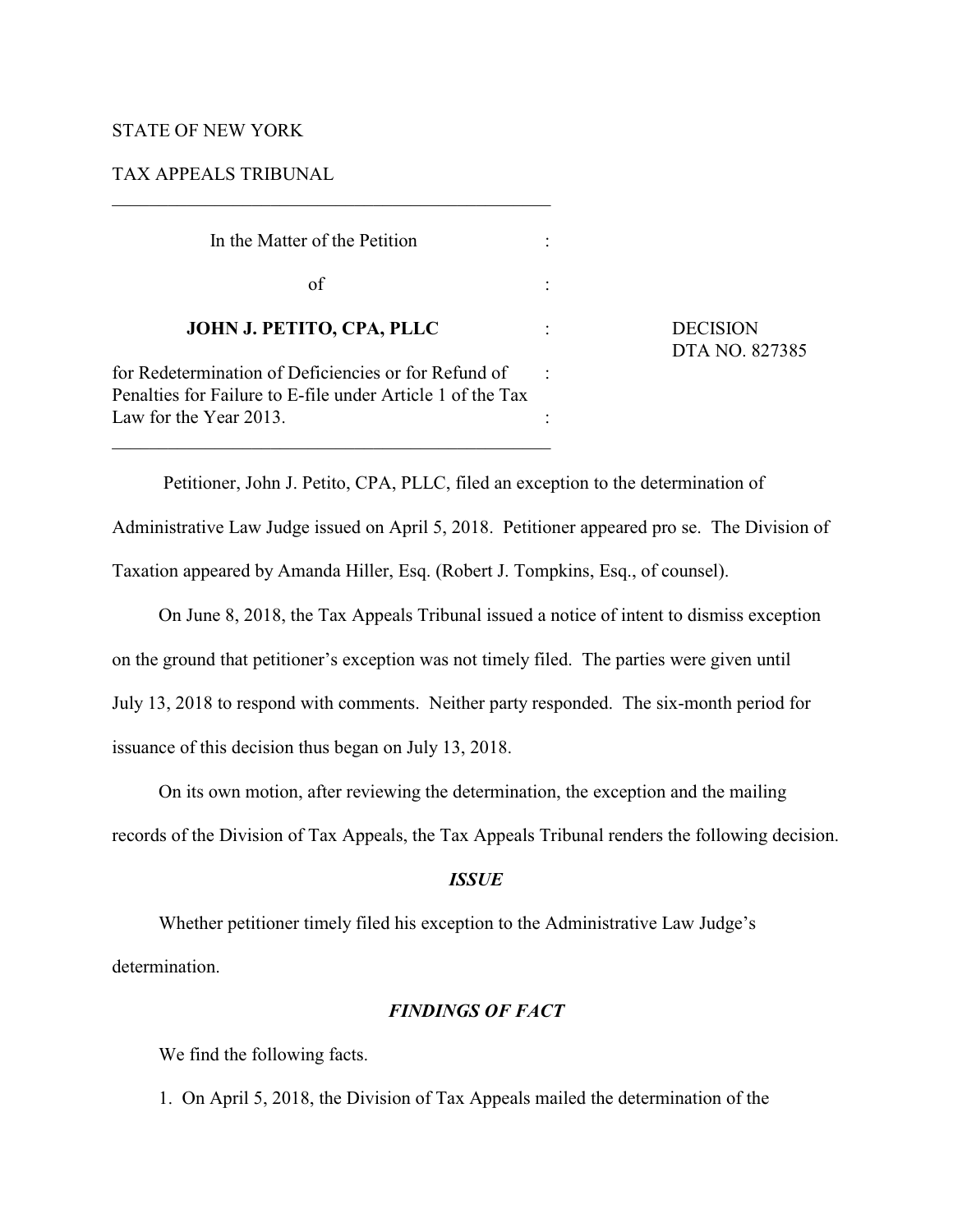Administrative Law Judge by certified mail to petitioner at the address listed on the petition.

2. Petitioner filed an exception to the determination, which was received by the Office of the Secretary to the Tax Appeals Tribunal on June 5, 2018. The FedEx Express envelope containing the exception bore a ship date of June 4, 2018.

3. On June 8, 2018, this Tribunal issued a notice of intent to dismiss exception on the ground that petitioner's exception was not timely filed.

## *OPINION*

Notice of an administrative law judge determination is given by registered or certified mail and is complete upon placing such determination, in a post-paid properly addressed envelope, in the exclusive care and custody of the United States Postal Service (20 NYCRR 3000.23 [a]). In this case, the Division of Tax Appeals properly gave notice of the determination to petitioner on April 5, 2018 (*see* finding of fact 1). A party has 30 days from the date of such mailing to file an exception or to request an extension of time to file an exception (Tax Law § 2006 [7]). Thus, petitioner's exception to the determination or request for an extension of time to file an exception was due on or before May 7, 2018.<sup>1</sup>

Petitioner's exception was shipped by FedEx Express on June 4, 2018. As that company is a designated delivery service pursuant to Internal Revenue Code (26 USC) § 7502 and Tax Law §§ 691 and 1091, the date of such shipment is deemed to be the date the exception was filed (*see Matter of Quinn*, Tax Appeals Tribunal, November 22, 2017; *see also* Department of Taxation and Finance Publication 55 ["Designated Private Delivery Services"] [4/17]).

Therefore, the exception was filed beyond the 30-day limitations period. We find no merit

<sup>&</sup>lt;sup>1</sup> May 5, 2018 is the 30<sup>th</sup> day from April 5, 2018. As May 5, 2018 fell on a Saturday, the exception was required to be filed by Monday, May 7, 2018 (*see* General Construction Law §§ 20, 25-a).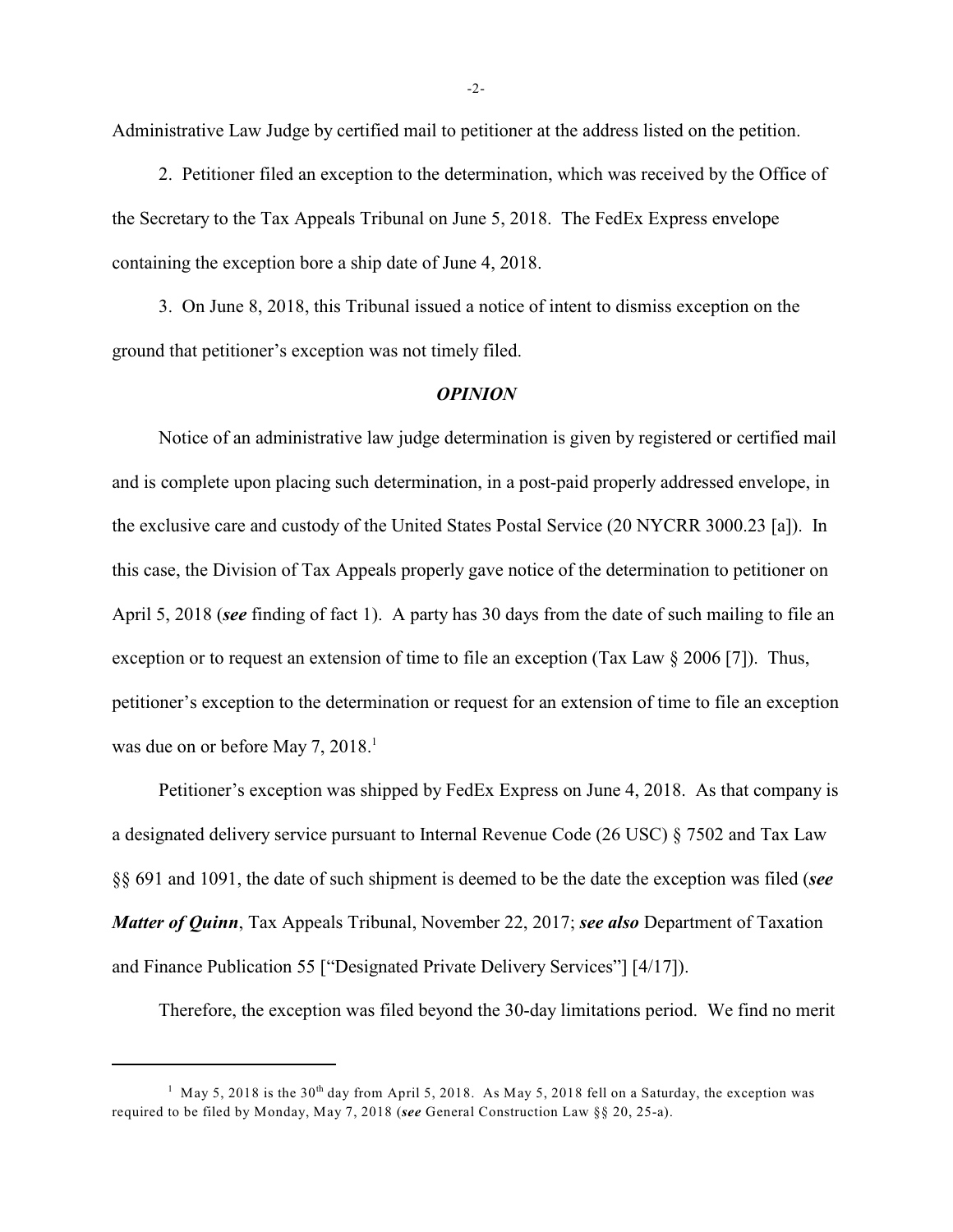to petitioner's argument that he had 60 days to file his exception, as petitioner did not file an application for an extension within the 30-day period (*see* Tax Law 2006 [7]). The exception was thus not timely filed as required by Tax Law § 2006 (7) and this Tribunal lacks jurisdiction to review it (*see Matter of Crail*, Tax Appeals Tribunal, July 26, 2018; *Matter of Marthone*, Tax Appeals Tribunal, March 23, 2018).

Accordingly, on the Tax Appeals Tribunal's own motion, the exception of John J. Petito, CPA, PLLC is dismissed.